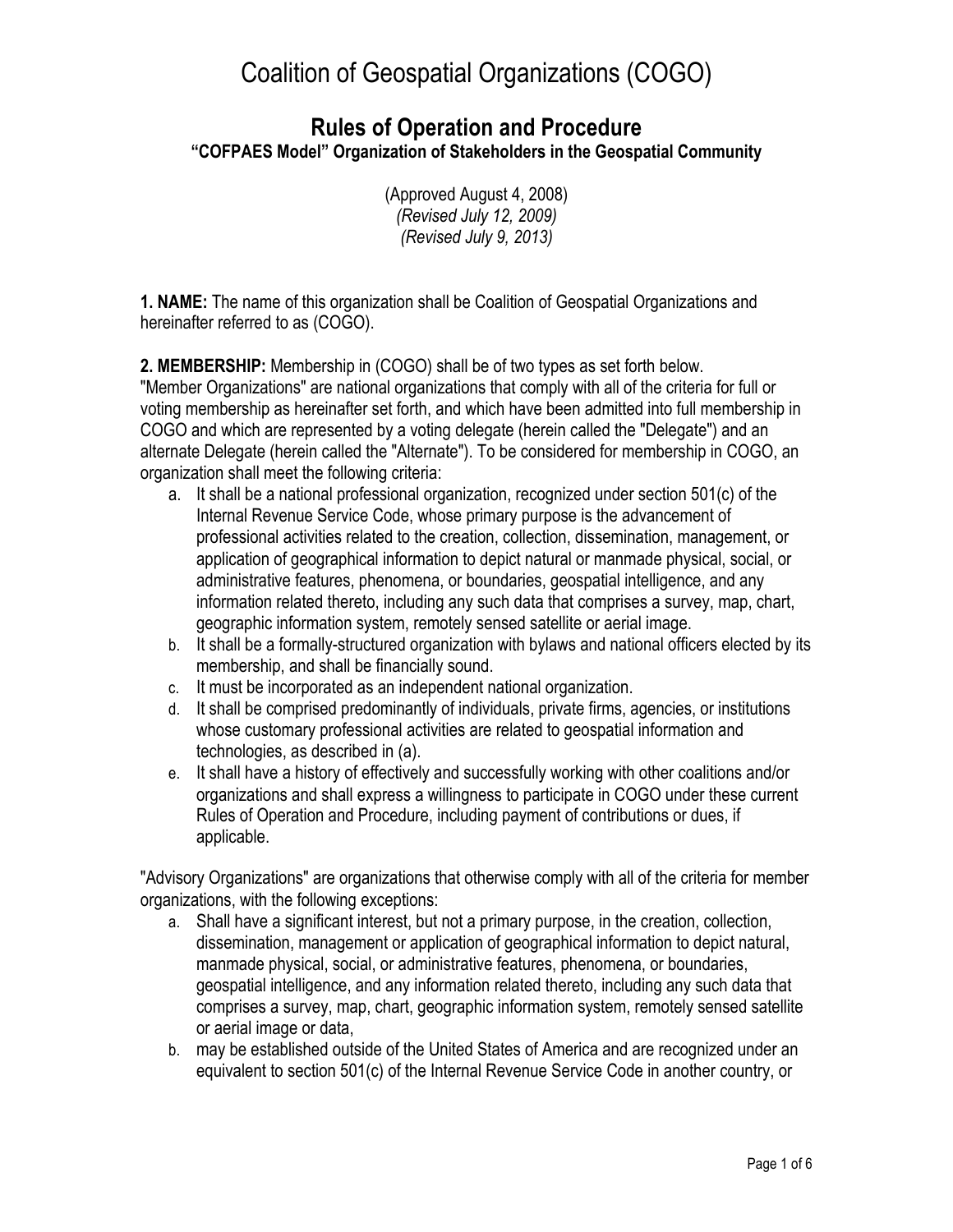c. may be regional in scope or membership, and may not necessarily be comprised of individual members or member organizations, with elected officers.

Such Advisory Organizations are admitted to limited membership rather than full membership in COGO and whose representative shall not be classified as a Delegate, does not have voting privileges, and shall express a willingness to participate in COGO under these current Rules of Operation and Procedure, including payment of contributions or dues, if applicable.

### **3. MEMBER ORGANIZATIONS:**

- a. COGO Member Organizations are:
	- American Society of Civil Engineers (ASCE)
	- American Society for Photogrammetry and Remote Sensing (ASPRS)
	- Association of American Geographers (AAG)
	- Cartography and Geographic Information Society (CAGIS)
	- Geographic and Land Information Society (GLIS)
	- GIS Certification Institute (GISCI)
	- International Association of Assessing Officers (IAAO)
	- Management Association for Private Photogrammetric Surveyors (MAPPS)
	- National Society for Professional Surveyors
	- National States Geographic Information Council (NSGIC)
	- University Consortium for Geographic Information Science (UCGIS)
	- United States Geospatial Intelligence Foundation (USGIF)
	- Urban and Regional Information Systems Association (URISA)
- b. COGO Advisory Organizations are:
	- National Association of Counties (NACo)
	- National Emergency Number Association (NENA)
	- Western Governors Association (WGA)
	- American Planning Association (APA)
	- National Alliance for Public Safety GIS (NAPSG)

**4. PROCEDURES FOR ADMITTING NEW MEMBERS:** The following procedures shall apply in considering organizations for membership in COGO:

- a. COGO may consider for membership any organization from which it receives a letter, signed by its President, expressing interest in becoming a member of COGO, asserting that all criteria for membership as set forth herein (see Section 2) are complied with, and providing such other information as may be appropriate or helpful in evaluating the application.
- b. The proposed new membership shall be discussed at a Business Meeting. If desired, a representative from the new organization may be invited to a portion of the meeting to ask and answer questions.
- c. Unanimous affirmative vote by secret written ballot of all of the Delegates present shall be required at said Business Meeting for acceptance of the new organization. At such time, if a unanimous affirmative vote is not obtained, the new organization shall not become a member of COGO and shall not again be considered for membership until at least two years have elapsed.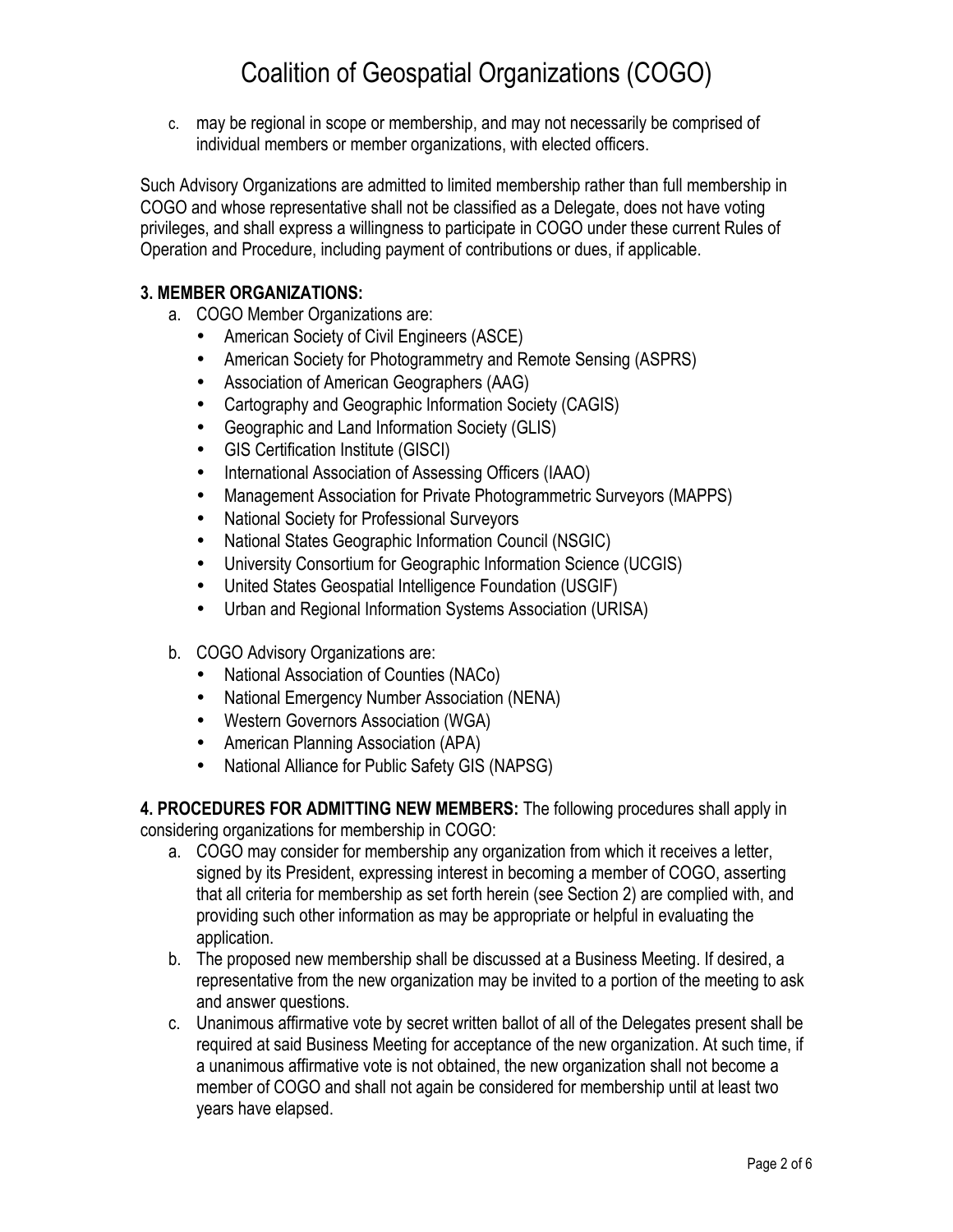**5. PURPOSE:** The general purpose of COGO shall be to provide a forum for organizations concerned with national geospatial issues that will 1) improve communications among the member organizations (and others), 2) provide educational information on relevant issues for their respective memberships, 3) align and strengthen their respective policy agendas, and 4) facilitate development of strategies to address national issues.

The objectives in carrying out its general purpose shall be:

- 1. Developing programs of coordination and mutual action by member organizations that positively affect the interests of the membership from each of the Member and Advisory organizations. Subjects may include, without limitation, legislation, agency policies and regulations, publications (including a website), conferences and seminars.
- 2. Providing a framework maintaining awareness and coordinating policy positions of the organizations comprising COGO, as such policy positions relate to issues at the federal, state and local levels.

#### **6. AUTHORITY:** Adoption of Policy Positions:

a. COGO shall undertake legal or advocacy action only through unanimous agreement of all of the Delegates in accordance with its purposes on behalf of the Member Organizations. Each Member Organization or Advisory Organization reserves the right to express separate views or take independent action when it is not in agreement with a proposed course of action presented for consideration by COGO, except that no Member Organization or Advisory Organization shall take a contrary public position or bring suit or commence legal action (external or internal) without first submitting notice of such intent to COGO for consultation prior to the initiation of such action. Notice of such intent to take a position or to commence legal action is to be given as early as practically feasible so that, if time permits, COGO may provide counsel on the matter and may determine whether or not COGO concurs in such action.

#### **7. DELEGATES:**

- a. Each Member and Advisory Organization shall be represented within COGO by one Delegate. A Delegate should be a member of the Organization he or she is representing, and should be in a position of leadership in the Organization so as to facilitate efficient liaison and policy coordination between (COGO) and the Member Organizations.
- b. Each Member Organization shall appoint an Alternate Delegate ("Alternate"). An Alternate may attend all (COGO) functions and Member Organization Alternates may exercise the voting and other rights of the Delegate in the Delegate's absence. By January 1 of each year, each Member and Advisory Organization shall notify in writing the COGO Secretary of the names and addresses of its Delegate and Alternate. A Delegate should be an individual member of the Organization he or she is representing, and should be in a position of leadership in the Organization so as to facilitate efficient liaison and policy coordination between COGO and the Member or Advisory Organization.
- c. In specific cases where neither a Member Organization's delegate nor its alternate can attend a (COGO) meeting, the Member Organization may designate another of its members as the representative with voting and other rights to facilitate efficient liaison and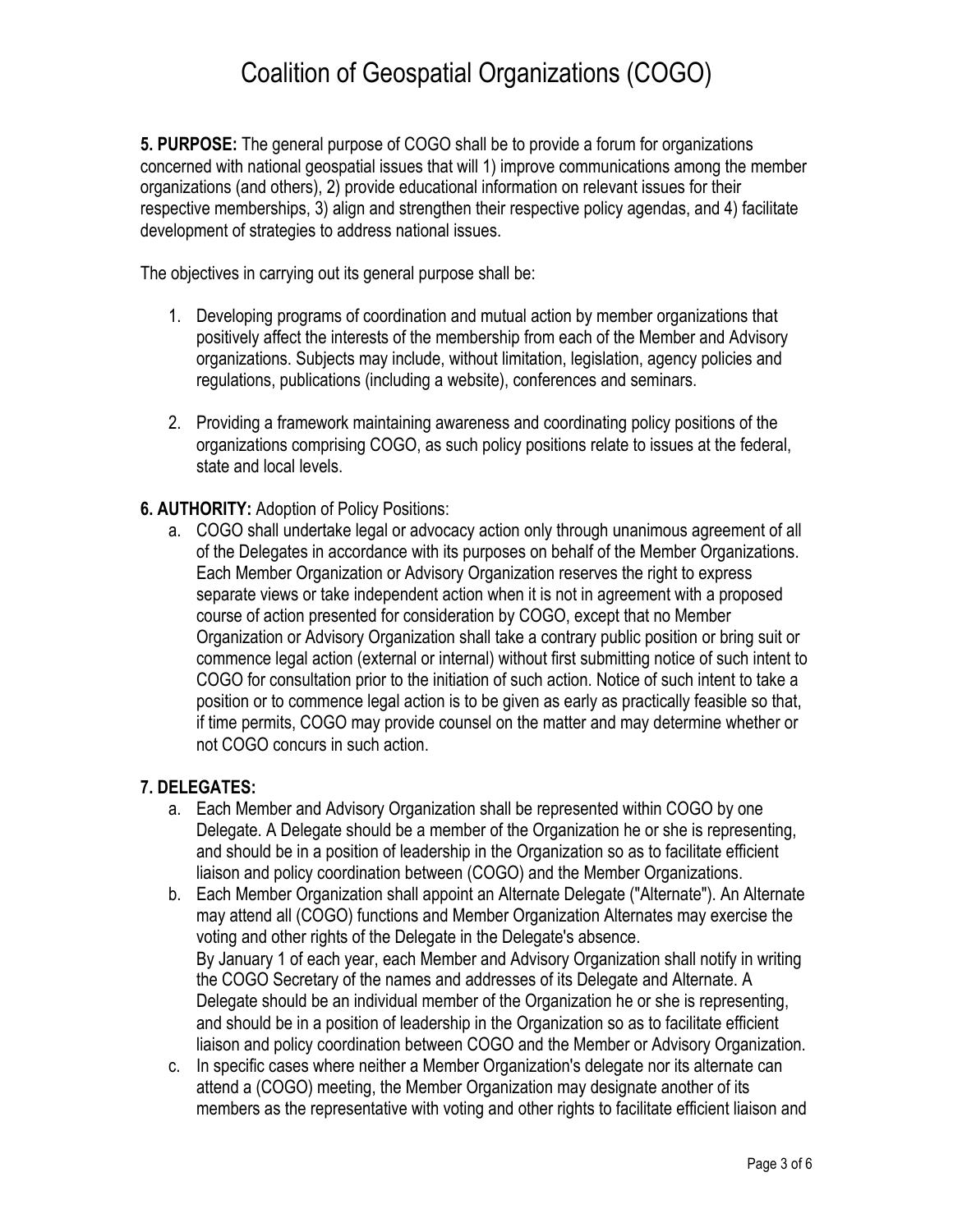policy coordination between (COGO) and its Member Organizations, provided that the individual otherwise meets the criteria established for delegates.

**8. OBSERVERS:** Each Member and Advisory Organization may designate one observer to attend COGO meetings.

**9. STAFF:** Each member organization shall designate staff. Such staff should be individuals who are 1) familiar with the administration and policies of their respective organizations, and/or 2) knowledgeable of their respective organization's advocacy agenda and whose responsibilities include representation before Congress and Federal agencies.

**10. COGO MEETINGS:** Two regular meetings of COGO shall be held each year at such time and at such place as may be determined by the Delegates. The last regular meeting of each calendar year shall be the "Annual Business Meeting." Special meetings shall be held upon the call of the Chair or the Secretary upon authorization by the Chair. Costs of attendance at meetings shall be borne by the Member Organizations or Advisory Organizations for their Delegates, Alternates, and observers. COGO meetings shall be principally intended to foster discussion among the Officers, Delegates and Alternates and formulate and implement COGO policies. The Chair should conduct meetings (face-to-face, phone, or web-enabled) in accordance with Robert's Rules of Order. However, these Rules of Operation and Procedure take precedence over Robert's Rule of Order in situations where a conflict exists. The Chair may recognize staff to provide information and background on issues under discussion.

**11. STAFF MEETINGS:** Meetings of member organizations' Staff shall be held periodically to discuss current issues, strategies, and plans, as well as to coordinate activities between organizations. Meetings shall be called by the COGO Secretary. The COGO Chair will be notified of all COGO Staff meetings. The COGO Secretary shall preside at Staff meetings. A summary of the proceedings at each Staff meeting shall be prepared and distributed.

### **12. OFFICERS' ELECTIONS AND TERMS:**

1

- a. Officers shall consist of a Chair, Chair-Elect, and Secretary.∙ Officers shall serve one year. Persons holding the offices of Chair-Elect and Secretary may also serve as Delegates or Alternates for their terms of office.
- b. The Chair-Elect shall automatically succeed to the office of Chair on January 1. The Chair, upon succession to that office, will cease to be a Delegate or Alternate, and the Member Organization shall fill the resulting vacancy with an appointed Delegate or Alternate. The office of Chair-Elect shall be filled in turn each year from candidates of the Member Organizations through a rotation plan (incorporated into these Rules of Operation and Procedure by reference). The Secretary will be elected at each Annual Business Meeting from a slate of candidates presented by the Immediate Past Chair for consideration of the (COGO) Delegates in accordance with a. above. In the election for Secretary, each Member Organization shall have one vote. The Secretary shall be elected by secret written ballot. The Secretary may serve for not more than two consecutive terms.

<sup>∗</sup> At its founding meeting in August 2008, (COGO) Member Organizations recommended delegates / alternates to serve as inaugural Chair, Chair-Elect, and Secretary. A one time inaugural election was held. Each Member Organization had one vote and inaugural officers were elected by secret written ballot.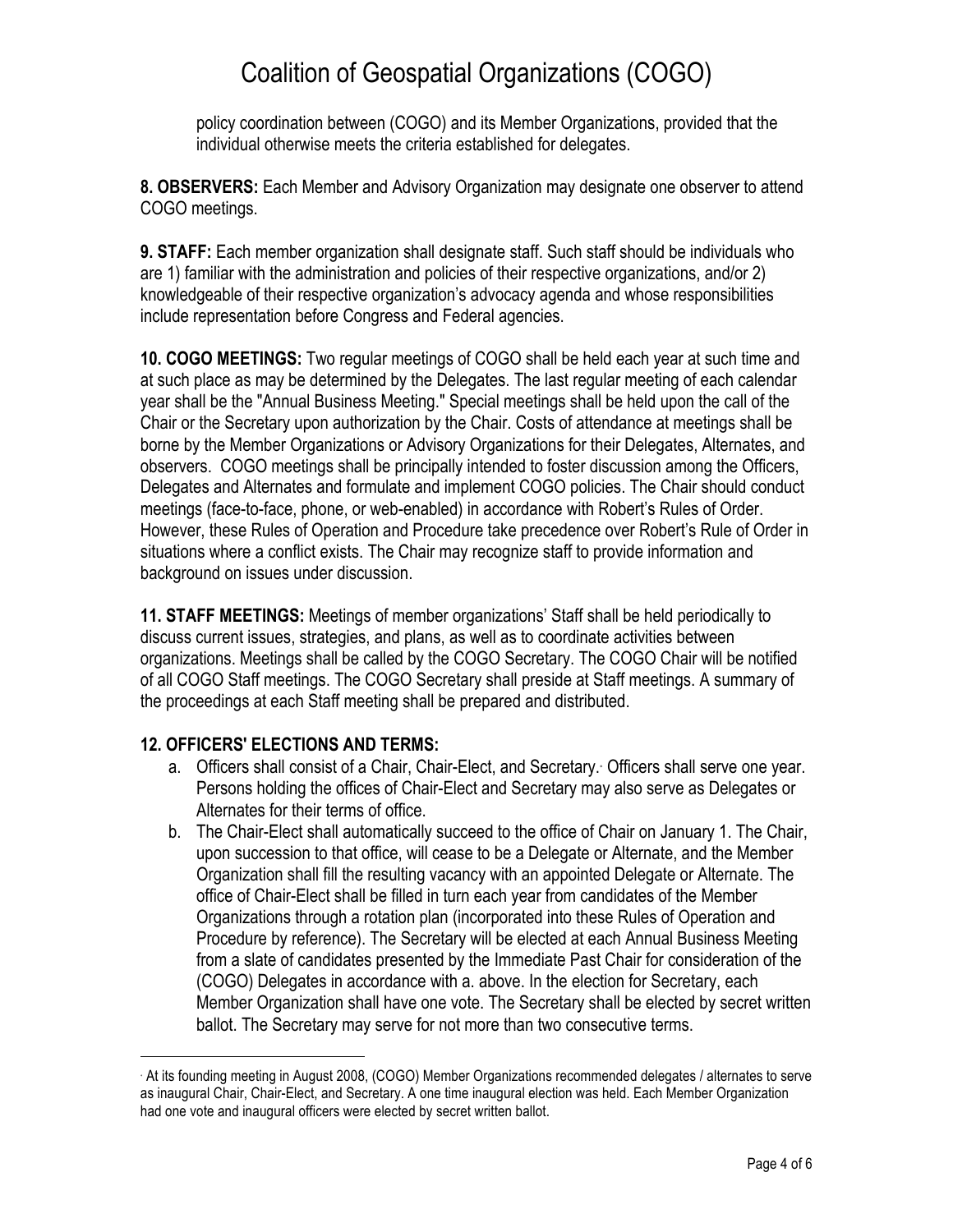**13. CHAIR:** The Chair shall preside at all meetings, issue the call for meetings, establish the agenda, and perform such other duties as may be assigned by the Delegates.

**14. CHAIR-ELECT:** The Chair-Elect shall perform the duties of the Chair in the absence or inability of the Chair to serve and fulfill such other responsibilities as are assigned by the Chair.

**15. TREASURER:** The delegates may designate a Treasurer. The Treasurer shall receive all funds, maintain a financial record of all receipts and payments, regularly report the financial status of COGO to its members and file such other reports or documents as may be required by the Delegates. Payment of all bills and accounts shall be based on vouchers and may be certified by the Chair as approved for payment.

An account or accounts shall be established in a bank, banks, or other depository approved by COGO for the receipt and disbursement of funds. Disbursements from the COGO account or accounts shall be made at the direction of the Treasurer with approval of the Chair.

**16. SECRETARY:** Responsibilities and duties of the Secretary shall include the following:

- a. Compile, distribute, and maintain a current COGO roster.
- b. In consultation with the Chair, Staff and Officers, prepare and distribute notices of meetings, agendas with supporting information, and other information of interest to all persons listed on the roster.
- c. Prepare and distribute minutes of COGO meetings to all persons listed on the roster no later than one month after the meeting.
- d. Develop a calendar at the beginning of each year to reflect COGO meetings, Staff meetings, and other major events, to facilitate advance planning by those concerned.
- e. Arrange for and preside over Staff meetings on a four to six week cycle or as required to maintain communications and coordination.
- f. Participate in and coordinate activities to fulfill current action items.
- g. In consultation with Counsel, coordinate legislative and regulatory visits to further the COGO mission.
- h. Oversee implementation of programs developed by COGO to meet its annual goals and objectives, and keep the Chair informed of their progress.
- i. Cooperate with the Officers to keep COGO members informed on important matters.
- j. Act as teller to open, tabulate and announce the results of all secret written ballots by the Delegates.
- **17. COUNSEL:** If deemed appropriate, COGO may retain Counsel.

**18. FINANCES:** COGO shall operate on a calendar year fiscal basis. The operation of COGO shall be financed by contributions or dues from Member Organizations and Advisory Organizations, if deemed necessary and appropriate, in amounts to be determined at each Annual Business Meeting or from time to time by contributions from the Delegates subject to the authorization of the organizations that they represent. Payment shall be due at the first of each year unless otherwise determined by the Delegates. Surplus funds from the sale of documents published by COGO and from conferences, seminars or other activities may also be used to defray operational expenses. It is the objective of COGO to maintain a reserve equal to one year's projected expenses.